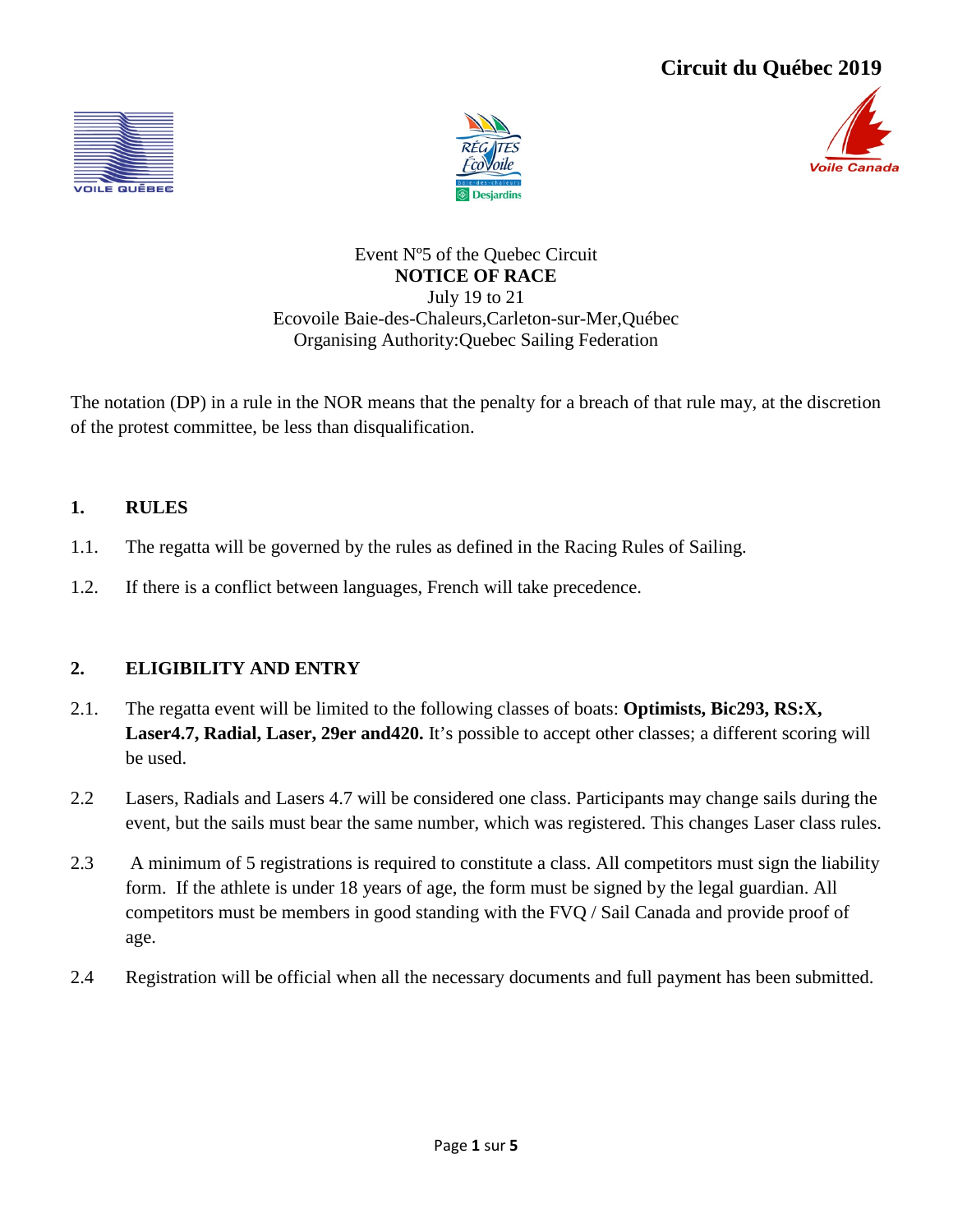#### **3. FEES**

3.1 Fees for the Regatta including taxes (2 days, Saturday & Sunday).

|                    | <b>FEES RECEIVED</b><br><b>BEFORE JULY 12</b> | <b>FEES RECEIVED</b><br><b>AFTER JULY 12</b> |
|--------------------|-----------------------------------------------|----------------------------------------------|
| SINGLE-HANDED BOAT | 65.00\$                                       | 95.00\$                                      |
| DOUBLE-HANDED BOAT | 85.00\$                                       | 115.00\$                                     |

- 3.2 Additional fees including taxes (training, lunches, snacks or t-shirts:
	- These fees include Saturday and Sunday diners
	- It is possible to rent a boat at Écovoile to participate to the regatta. The costs are \$25 for a single-handed boat, \$ 50 for a double-handed boat. The boats used will be assign by random draw on July 20, 2018 at 8am. It is important to book your boat to ensure availability.
	- Benefit dinners will be held on the Ecovoile Baie-des-Chaleurs site on Friday and Saturday nights at a cost of \$20 and \$25 (taxes included) per meal and per person

3.3 Registration forms are available on the FVQ's website: www.voile.qc.ca. After July 19 at noon, registrations will be on Ecovoile site. Additional fees will apply for registrations done after July 12.

- 3.4 For registration on site, cheques should be payable to: Écovoile Baie-des-Chaleurs
- 3.5 There is no fee for a support boat with or without a coach, but support boats must be registered at the club office.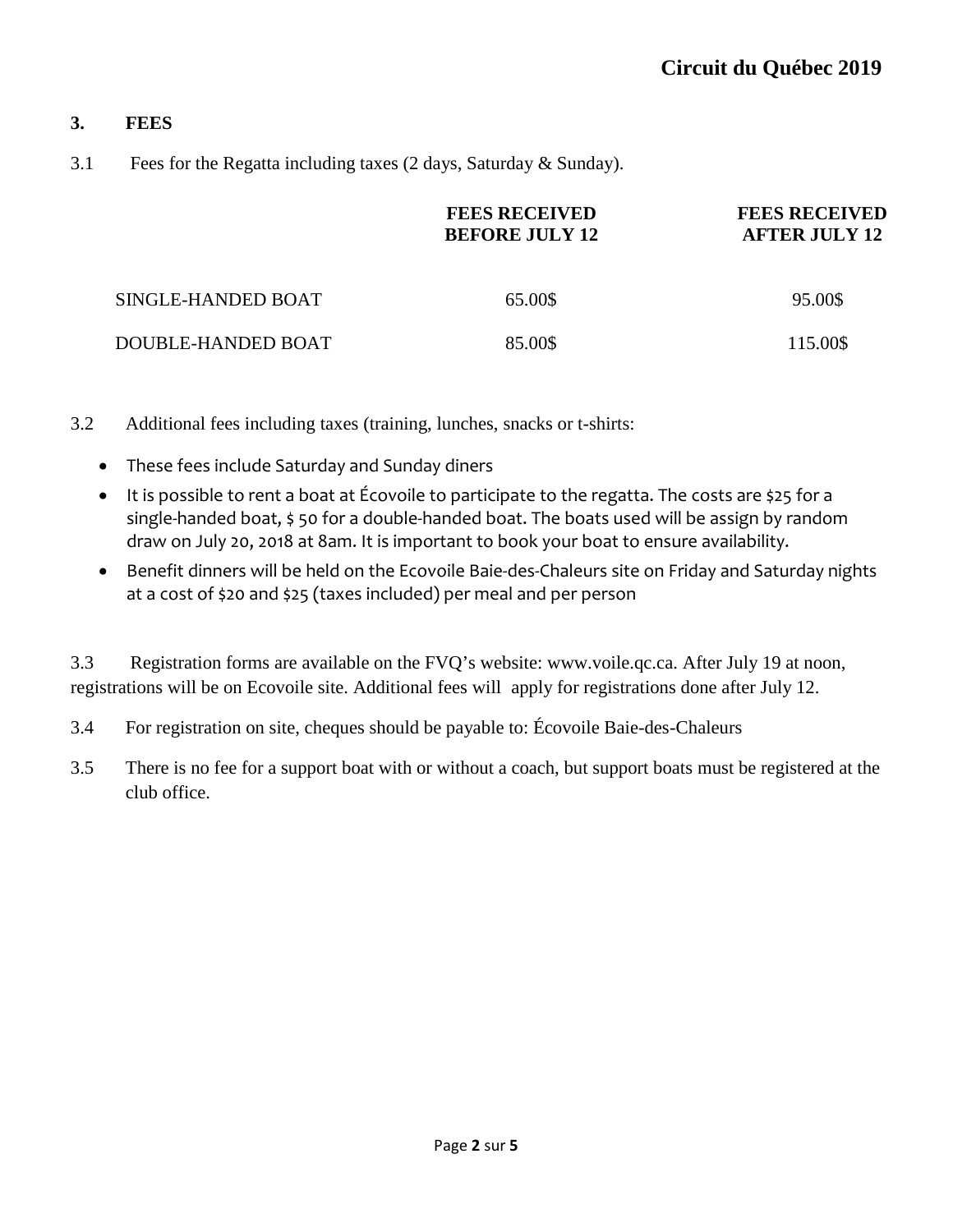## **4. SCHEDULE**

4.1.

| <b>DATE</b>             | <b>TIME</b>                               | <b>EVENT</b>                               |
|-------------------------|-------------------------------------------|--------------------------------------------|
|                         |                                           |                                            |
| FRIDAY July 19          | 10h00 à 15h00                             | Training day                               |
|                         | 15h30                                     | Competitors meeting – Relief prologue      |
|                         | 16h30                                     | First start (Prologue)                     |
|                         | 17h30                                     | Last start (Prologue)                      |
|                         | 17h30 to 20h00                            | Diner with prologue result and competitors |
|                         |                                           | presentation                               |
| <b>SATURDAY July 20</b> | 07h30                                     | End of sign in                             |
|                         | 8h00                                      | Competitors meeting                        |
|                         | 09h00                                     | First warning signal of the day            |
|                         | 16h00                                     | Last possible warning signal of the day    |
|                         | 17h30                                     | Mussels and fries dinner (Écovoile)        |
|                         | 19h30                                     | Preliminary results presentation           |
| <b>SUNDAY July 21</b>   | 08h00                                     | Competitors meeting                        |
|                         | 09h00                                     | First warning signal of the day            |
|                         | 13h30                                     | Last possible warning signal of the 2019   |
|                         |                                           | edition.                                   |
|                         | As soon as possible Trophies presentation |                                            |

4.2. No warning signal will be given after 14h00 on the last day of the regatta.

## **5. SAILING INSTRUCTIONS**

Sailing instructions will be available at the club's office and on the Ecovoile ([https://www.ecovoile.com/regates/regates-ecovoile-desjardins/\)](https://www.ecovoile.com/regates/regates-ecovoile-desjardins/) and FVQ's websites.

## **6. COURSES**

The courses to be sailed will be as follows: windward-leeward races.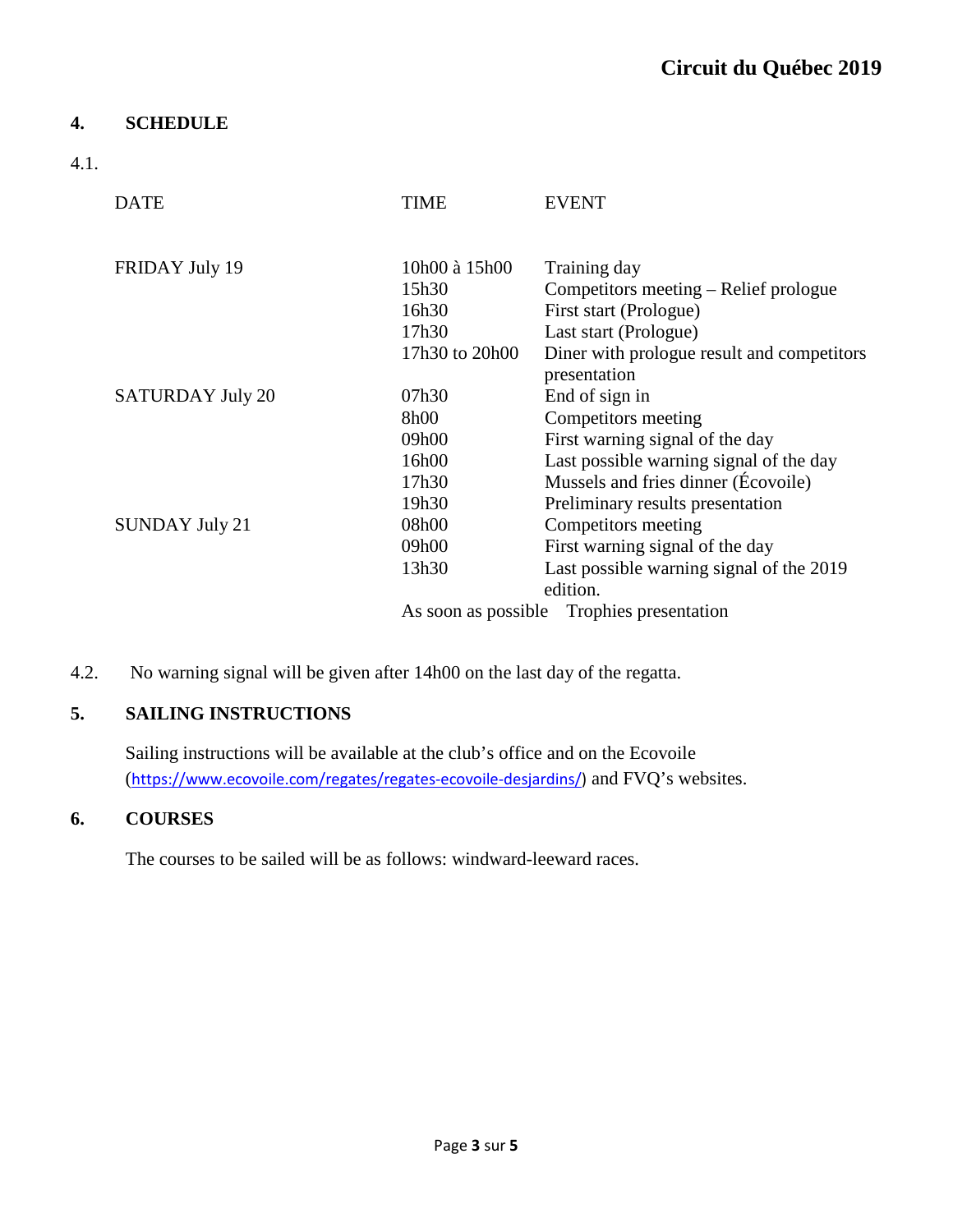### **7. CLASSEMENT**

- 7.1. Seven races for each class are planed during this regatta
- 7.2. One race is required to be completed to constitute a series.
- 7.3. When fewer than five races have been completed, a boat's series score will be the total of the race scores.
- 7.4. When five or more races have been completed, a boat's series score will be the total of the race scores excluding her worst score.
- 7.5. The scoring for all qualifying events will be counted to determine overall results for the Circuit du Quebec.

### **8. SUPPORT BOATS**

- 8.1. Support boats are not permitted near competitors during races.
- 8.2. Support boats will be identified by: Ecovoile flag

### **9. BERTHING**

- 9.1. Boats must be kept in their assigned areas in the boat park.
- 9.2. Trailers must be stored in the area assigned by the club.

#### **10. PRIZES**

Prizes will be awarded to the top 3 finishers of each class except Opti-Green Fleet.

## **11. DISCLAIMER OF LIABILITY**

- 11.1. Competitors participate in the regatta entirely at their own risk. See RRS 4, Decision to Race. The organizing authority and Ecovoile Baie-des-Chaleurs will not accept any liability for material damage or personal injury or death sustained in conjunction with or prior to, during, or after the regatta.
- 11.2. By registering, the participant to this regatta gives authorization and cedes rights for the use and reproduction of pictures and videos, of himself and of his boat during the sailing event, in the prospect of being published in any type of Web media, newspapers, or advertisement.

## **12. INSURANCE**

Each participating boat shall be insured with valid third-part liability insurance with a minimum cover of \$500,000.00 per incident or the equivalent. The organization assumes no responsibility in the verification of insurance.